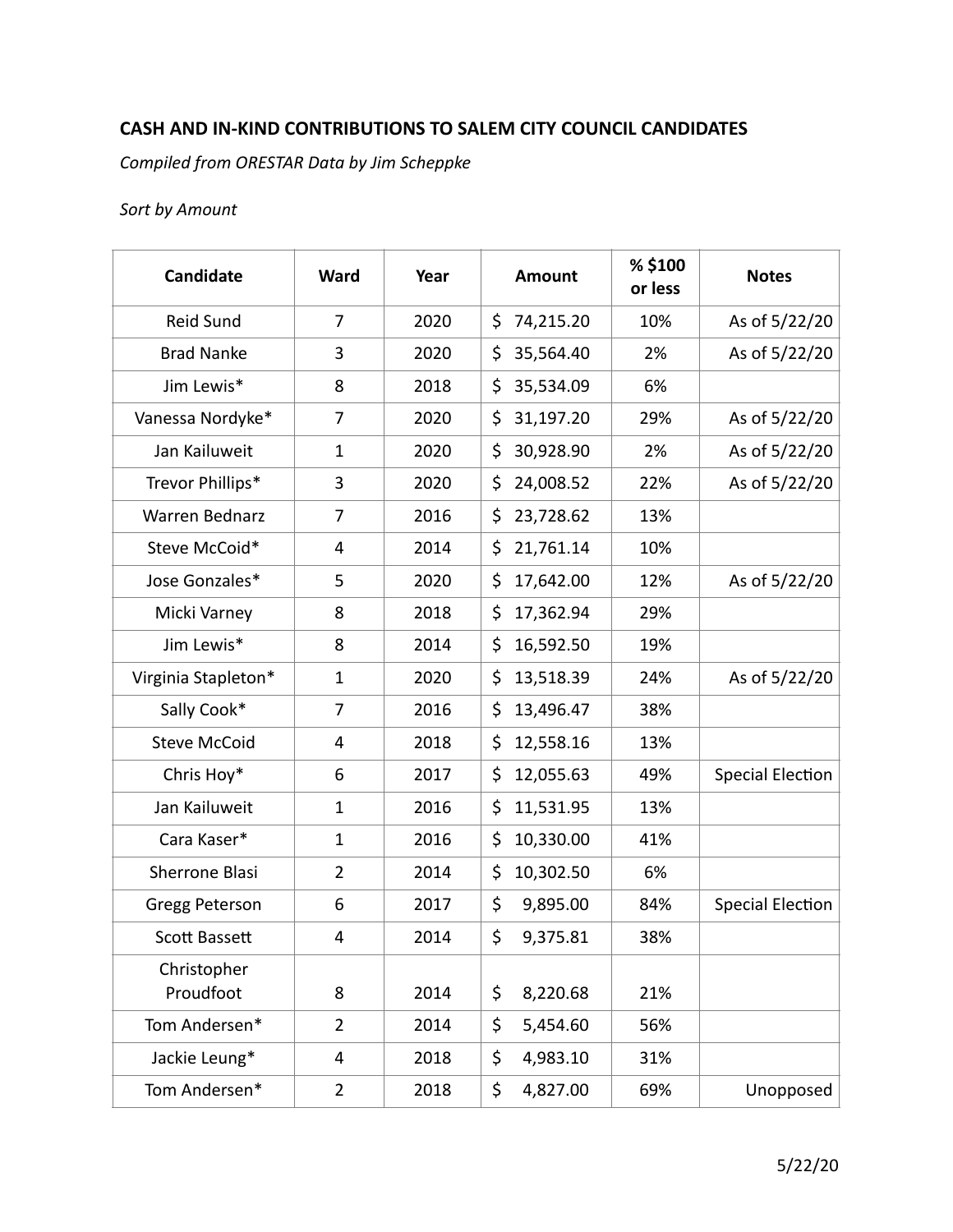| Matt Ausec*                | 2016 | 4,338.15 | 27% |               |
|----------------------------|------|----------|-----|---------------|
| <b>Tiffany Partridge</b>   | 2016 | 3,903.42 | 24% |               |
| Chris Hoy*                 | 2018 | 3,725.00 | 45% | Unopposed     |
| <b>Hollie Oakes-Miller</b> | 2020 | 1,506.96 | 25% | As of 5/22/20 |

\*Winning candidate

*Sort by Year* 

| <b>Candidate</b>           | <b>Ward</b>    | Year | <b>Amount</b>   | % \$100<br>or less | <b>Notes</b>            |
|----------------------------|----------------|------|-----------------|--------------------|-------------------------|
| Jan Kailuweit              | 1              | 2020 | \$<br>30,928.90 | 2%                 | As of 5/22/20           |
| Virginia Stapleton*        | $\mathbf{1}$   | 2020 | \$<br>13,518.39 | 24%                | As of 5/22/20           |
| <b>Brad Nanke</b>          | 3              | 2020 | \$<br>35,564.40 | 2%                 | As of 5/22/20           |
| Trevor Phillips*           | 3              | 2020 | \$<br>24,008.52 | 22%                | As of 5/22/20           |
| Jose Gonzales*             | 5              | 2020 | \$<br>17,642.00 | 12%                | As of 5/22/20           |
| <b>Hollie Oakes-Miller</b> | 5              | 2020 | \$<br>1,506.96  | 25%                | As of 5/22/20           |
| <b>Reid Sund</b>           | 7              | 2020 | \$<br>74,215.20 | 10%                | As of 5/22/20           |
| Vanessa Nordyke*           | $\overline{7}$ | 2020 | \$<br>31,197.20 | 29%                | As of 5/22/20           |
| Tom Andersen*              | $\overline{2}$ | 2018 | \$<br>4,827.00  | 69%                | Unopposed               |
| <b>Steve McCoid</b>        | 4              | 2018 | \$<br>12,558.16 | 13%                |                         |
| Jackie Leung*              | 4              | 2018 | \$<br>4,983.10  | 31%                |                         |
| Chris Hoy*                 | 6              | 2018 | \$<br>3,725.00  | 45%                | Unopposed               |
| Jim Lewis*                 | 8              | 2018 | \$<br>35,534.09 | 6%                 |                         |
| Micki Varney               | 8              | 2018 | \$<br>17,362.94 | 29%                |                         |
| Chris Hoy*                 | 6              | 2017 | \$<br>12,055.63 | 49%                | <b>Special Election</b> |
| Gregg Peterson             | 6              | 2017 | \$<br>9,895.00  | 84%                | <b>Special Election</b> |
| Jan Kailuweit              | $\mathbf{1}$   | 2016 | \$<br>11,531.95 | 13%                |                         |
| Cara Kaser*                | $\mathbf{1}$   | 2016 | \$<br>10,330.00 | 41%                |                         |